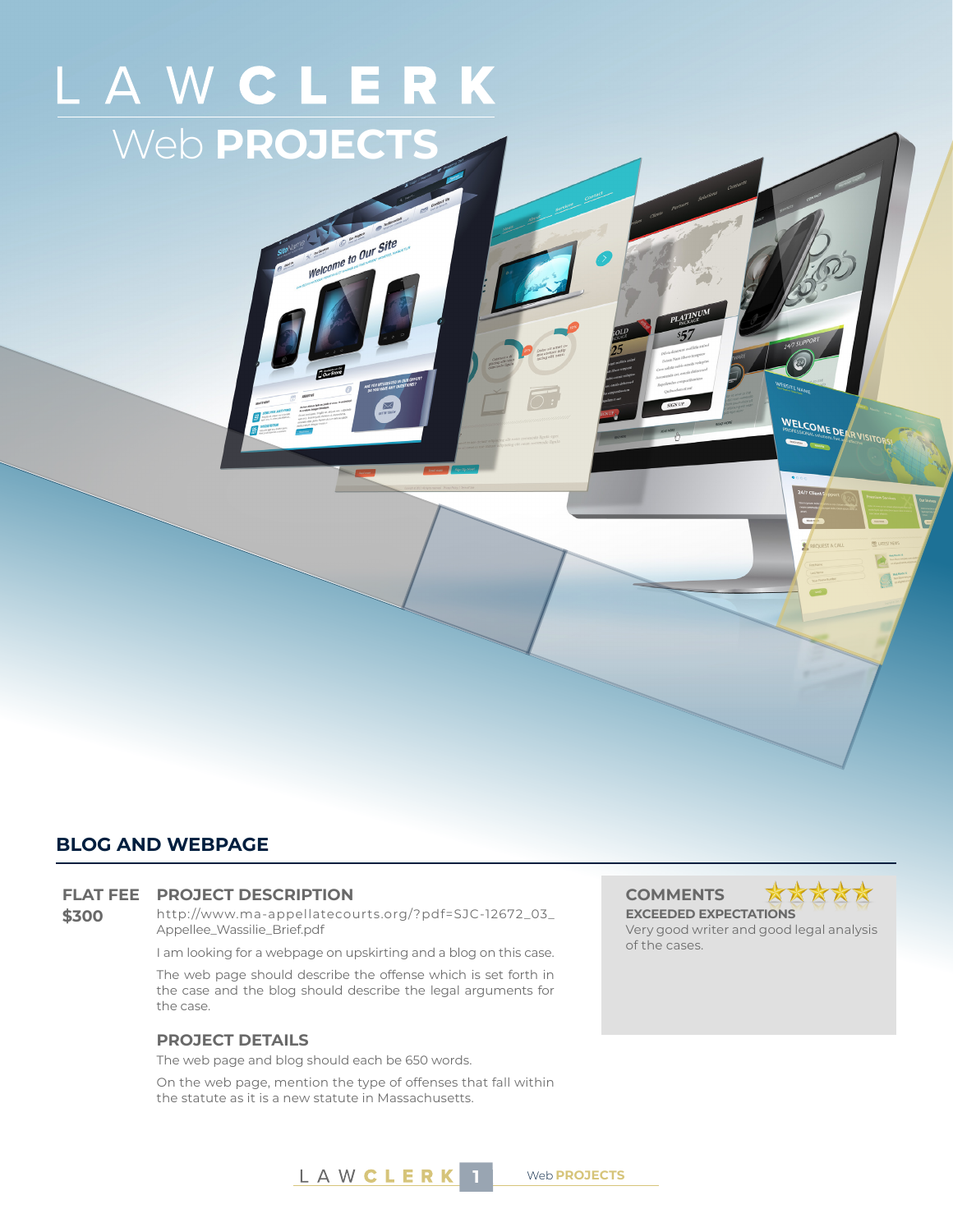# **HELP WITH WEBSITE CONTENT**

# **FLAT FEE PROJECT DESCRIPTION COMMENTS**

**\$900** Looking for help improving content on website relating to drug cases, sexual assault, and gun crimes.

# **PROJECT DETAILS**

Looking for help with writing relating to criminal defense for website designed to educate clients about the process in fighting certain criminal charges.

**EXCEEDED EXPECTATIONS**



Did a great job on the project.

# **WEBSITE CONTENT REVIEW**

#### **FLAT FEE PROJECT DESCRIPTION COMMENTS**

**\$200** Client is engaged in the sale of nutritional supplements. The website has been recently revamped, which will include a marketing video. I need the video reviewed (written transcript) to assure the content is not misleading or an invitation to litigation. These supplements are not FDA approved with no guarantees.

> Like with many herbal remedies, there is little scientific research to prove the benefits of the supplements.

### **PROJECT DETAILS**

Review and prepare a redline version of website marketing video transcript, complete with cautionary comments and suggestions for the client to protect from any unforeseen liability as the result of the marketing materials.

It's important to make sure the client is not inadvertently preparing false or misleading materials.

# **EXCEEDED EXPECTATIONS**



Mr. Simmons provided an extremely detailed review of the materials provided, submitted the project within the time scope, and was available for comment and revisions. I would highly recommend.

# **PERSONAL INJURY WEBSITE CONTENT**

# **FLAT FEE PROJECT DESCRIPTION COMMENTS**

- **\$250** 1000 words on each topic:
	- Motor Vehicle Wrecks
	- Truck Wrecks
	- Insurance Claims
	- Wrongful Death

Slip & Fall

Injuries on the Job

No need to add graphics. Should be tailored to Texas law.

# **PROJECT DETAILS**

I expect an hour for each topic. There are 6 topics here, so 6 hours total, but I expect some research on Texas law also needs to happen.

# **EXCEEDED EXPECTATIONS**



Wonderful, prompt work by Thomas. He asked for feedback early on and delivered exactly what was requested, plus some!

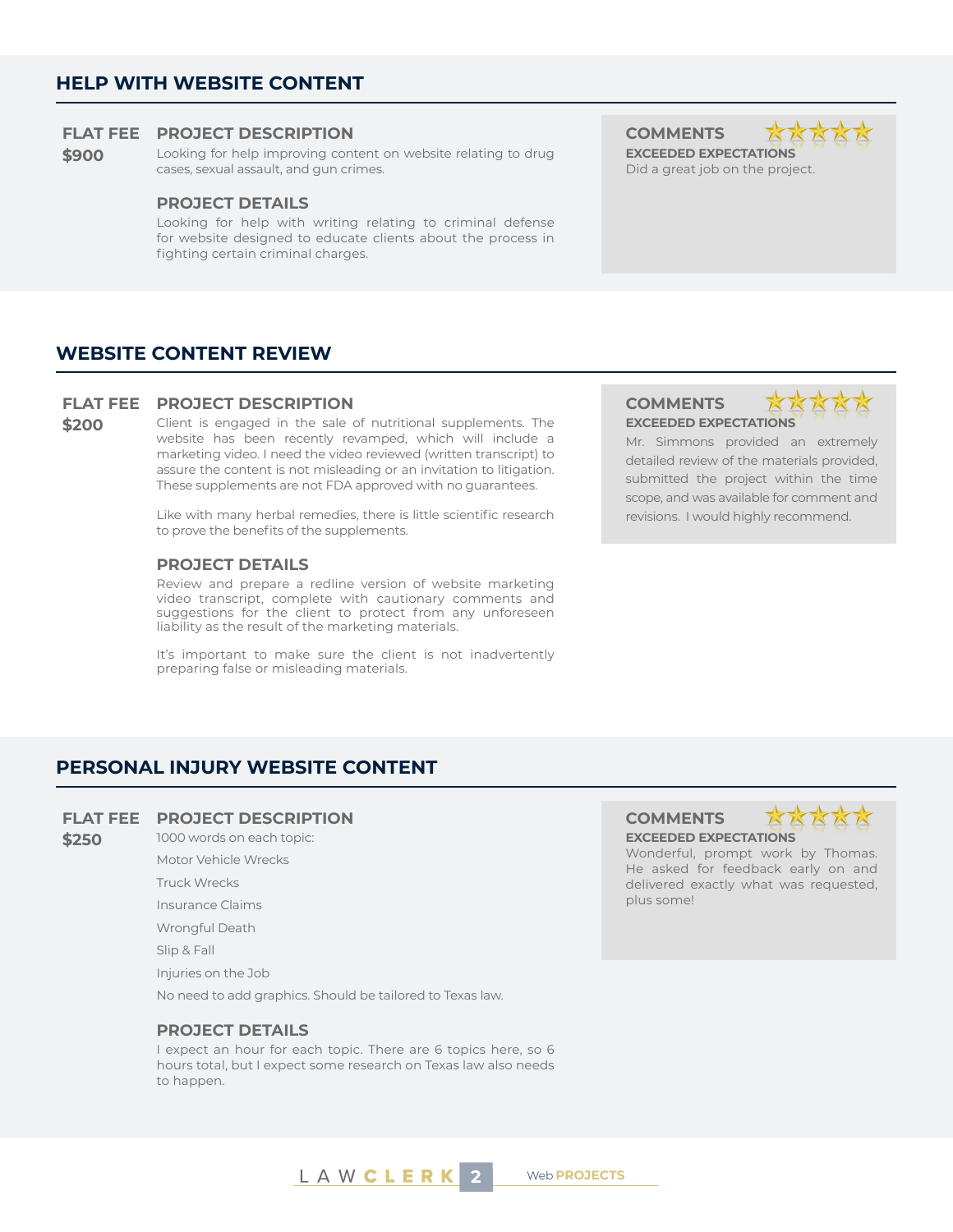# **FLAT FEE PROJECT DESCRIPTION COMMENTS**

**\$1,500** Rape Shield Laws: Can I bring up my accuser's past sexual history?

Massachusetts, like all States, has a law that prohibits a defendant from raising a sexual assault victim's past sexual conduct as part of the defense. There are several exceptions to this law, including:

Generally, a defendant cannot put up a defense that the victim is sexually active or has sex with a lot of people as part of the defense. The Rape Shield Laws are designed to protect the privacy of Rape Victims so that a woman does not fear embarrassment and avoids reporting a legitimate claim of sexual assault.

What if she has had psychiatric treatment? Can we use that to show she fabricated the charges?

Psychiatric and treatment records can be a great source of information to learn more about why they accuser is bringing forth allegations of sexual assault. However, it is very difficult to get these records without a detailed investigation. If a defendant makes a blanket claim that a victim is in counseling and therefore she must have talked about the incident, although that is logical, a judge would deny the request for records. Under the case of Commonwealth v. Dwyer, the Massachusetts Supreme Judicial Court set up a detailed procedure for how a defendant must acquire what the Court referred to as presumptively privileged records.

What is the difference between Rape and Indecent Assault and Battery?

What happens if the victim did not report the allegation right away can I still be charged?

How much will a defense cost for a sexual assault case?

Defending a charge of Rape or Indecent Assault and Battery often requires taking the case to trial to avoid a conviction. As a result, legal fees are much higher for this type of case than other types of criminal cases. Additionally, in almost all cases, you will need to hire an investigator to assist with the defense.

Will I have to register as a sex offender?

Can I challenge DNA evidence?

In case of rape, there may be DNA evidence revealing the statistical probability of a defendants DNA being found on the victim when DNA evidence is recovered. This testimony can be challenged in a number of ways:

One method to attack DNA testimony is to challenge the qualifications of the expert performing the DNA analysis.

How can I be charged with sexual assault when she consented?

Consent is often a defense in a sexual assault, rape or indecent assault and battery, assuming the victim is of the age that the victim can consent. When it is alleged that a sexual encounter was consensual, medical evidence will be important circumstantial evidence weighing in on consent if the charge is for Rape. If the charge is for an indecent assault and battery, there is unlikely to be medical evidence showing lack of consent. But in cases of Rape, whether there is any evidence of a struggle will be important circumstantial evidence.

# **PROJECT DETAILS**

Web pages





Amanda does a great job on her projects and is very easy to reach and responsive to changes.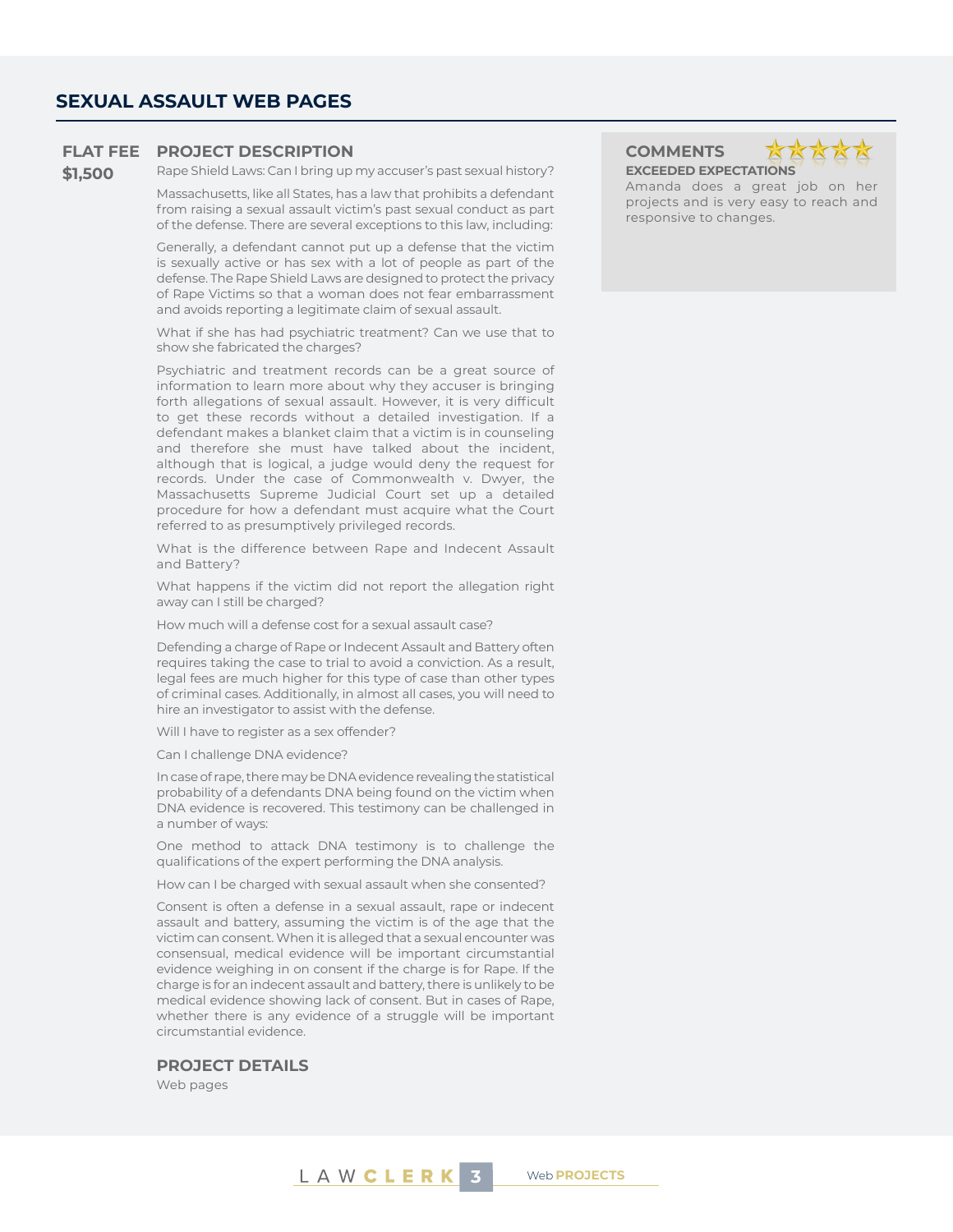# **WEB CONTENT**

# **FLAT FEE PROJECT DESCRIPTION COMMENTS**

**\$900** Creating new web pages for criminal defense site. 600 to 750 words per page; 6 web pages.

### **PROJECT DETAILS Example 20 and 20 and 20 and 20 and 20 and 20 and 20 and 20 and 20 and 20 and 20 and 20 and 20 and 20 and 20 and 20 and 20 and 20 and 20 and 20 and 20 and 20 and 20 and 20 and 20 and 20 and 20 and 20 and**

Website content design.

**EXCEEDED EXPECTATIONS**



I've used Amanda on several projects. I think her work is excellent and she is

# **WEB PAGE ON GUN CRIMES**

# **FLAT FEE PROJECT DESCRIPTION COMMENTS**

**\$150** Looking for 2 web pages. One will be on what it means to possess a firearm.

> Talk about cases where the gun is found in the vehicle or not directly on the person. Check the jury instructions and the law on constructive possession.

> The other web page will be on possession of a firearm while intoxicated. Describe the law and standard, as well as the penalties.

# **PROJECT DETAILS**

600 words for each page.

**EXCEEDED EXPECTATIONS**

\*\*\*\*\*

The Lawclerk did a very good job on the project.

# **WEB PAGE - PERSONAL INJURY**

### **FLAT FEE PROJECT DESCRIPTION COMMENTS**

**\$150** I am looking for a web page on what happens if you are in an accident with an Uber or Lyft Driver.

# **PROJECT DETAILS**

Research on car accidents with Uber and Lyft.

**EXCEEDED EXPECTATIONS**



Kathryn did a very good job on the project I gave and was easy to reach with comments. She finished the work quickly.